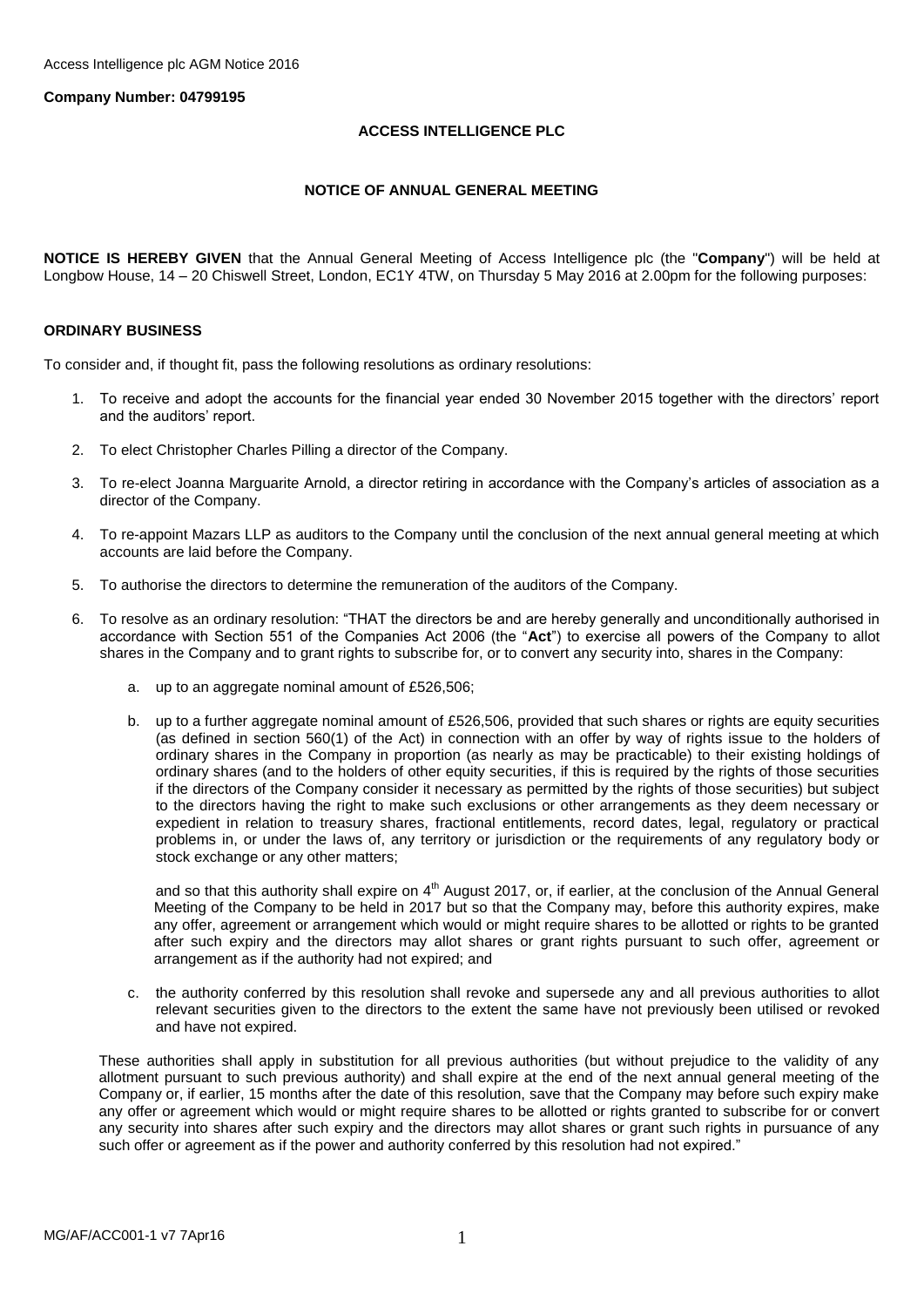### **SPECIAL BUSINESS**

To resolve as a special resolution:

- 7. "THAT:
	- (i) subject to the passing of resolution 6 and in place of all existing powers, the directors be and are hereby authorised pursuant to Section 571 of the Act to allot equity securities (within the meaning of Section 560 of the Act) for cash pursuant to the authority conferred by resolution 6 above and sell pursuant to section 573 of the Act equity securities held by the Company as treasury shares (as defined by section 724 of the Act) for cash as if section 561 of the Act did not apply to any such allotment or sale provided that this power shall be limited to the allotment of equity securities and the sale of treasury shares:
		- (a) in connection with an offer by way of rights, open offer or other pre-emptive offer in favour of the holders of ordinary shares in the Company where the equity securities respectively attributable to the interests of all the holders of ordinary shares in the Company are proportionate (as nearly as may be) to the respective numbers of ordinary shares held by them but subject to such exclusions or other arrangements as the Directors may deem fit, necessary or expedient in relation to the fractional entitlements or legal or practical problems arising in respect of the laws of or the requirements of any recognised regulatory body or any stock exchange otherwise in any overseas territory; and
		- (b) otherwise than pursuant to sub-paragraph (a) of this resolution up to an aggregate nominal amount of £157,968;
	- (ii) the power hereby conferred shall expire on the conclusion of the next Annual General Meeting following the date of this resolution (or, if sooner, 15 months from the date of the passing of this resolution) but may be previously revoked or varied by special resolution; and
	- (iii) the power hereby conferred shall enable the Company to make any offer or agreement before the expiry of that power that would or might require equity securities to be allotted or treasury shares to be sold after such power expires and the Directors may allot equity securities or sell treasury shares in pursuance of any such offer or agreement subject to the limits prescribed by paragraph (i) of this resolution as if the power hereby conferred had not expired. This power applies in relation to a sale of shares which is an allotment of equity securities by virtue of section 560(3) of the Act as if in the first paragraph of this resolution the words 'subject to the passing of resolution 6' were omitted".
- 8. To resolve as a special resolution:

"That the Company be authorised generally and unconditionally, for the purposes of section 701 of the Act, to make market purchases (within the meaning of section 693 (4) of the Act) of its ordinary shares provided that:

- (a) the maximum number of ordinary shares that may be acquired is 15,796,756 being approximately 5% of the Company's existing issued share capital;
- (b) the minimum price per share that may be paid for any such shares is 0.5 pence; and
- (c) the maximum price that may be paid for any such shares is not more than the higher of (i) an amount equal to 105% of the average market value for an ordinary share, as derived from the London Stock Exchange Business List, for the five business days prior to the day on which the purchase is made; or (ii) that stipulated by Article 5(1) of the Buy-back and Stabilisation Regulation 2003; and (iii) such authority shall expire at the earlier of the close of the next Annual General Meeting or 4<sup>th</sup> August 2017 except that the Company shall be entitled, at any time prior to the expiry of this authority, to make a contract of purchase which would or might be executed wholly or partly after such expiry and to purchase shares in accordance with such contract as if the authority conferred had not expired".

The Directors believe that the proposals set out in Resolutions 1 to 8 are in the best interests of shareholders as a whole and they unanimously recommend that shareholders vote in favour of each of these resolutions as they intend to do in respect of their own holdings.

Registered Office: **By Order of the Board** Longbow House 14 – 20 Chiswell Street *Michael Greensmith* London **…………………………………** Registered Number 04799195 Company Secretary Dated 8<sup>th</sup> April 2016

Michael Greensmith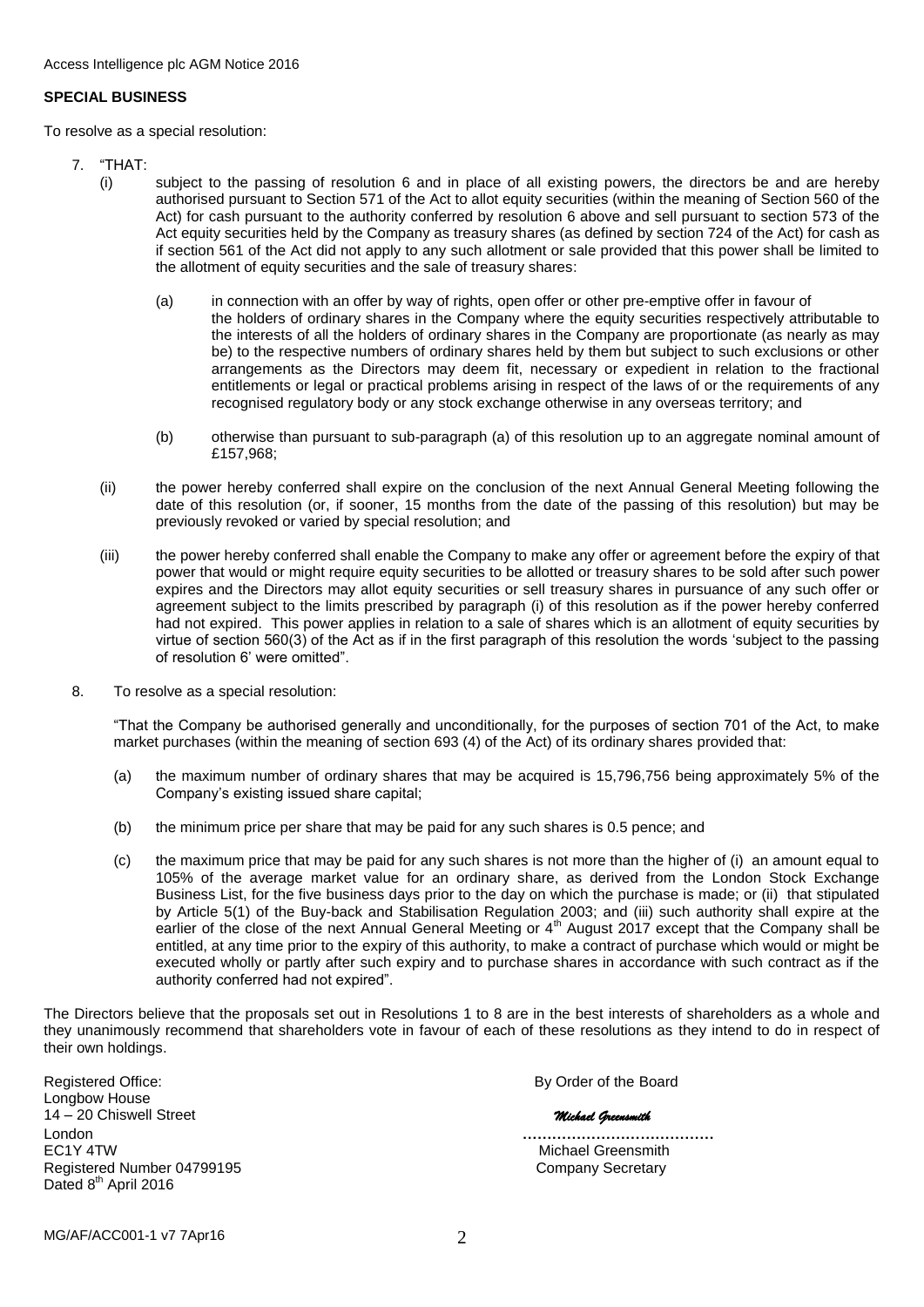NOTES:

- (1) A member of the Company may appoint one or more proxies to attend, speak and vote instead of the member. A proxy of a member need not also be a member. A member may appoint more than one proxy, provided that each proxy is appointed to exercise the rights attached to a different share.
- (2) The instrument appointing a proxy, and the power of attorney or other authority (if any) under which it is signed, or a notarially certified copy of that power or authority, must be deposited with the Company's Registrars, Neville Registrars Limited, Neville House, 18 Laurel Lane, Halesowen, West Midlands B63 3DA not less than 48 hours before the time for holding the meeting. A Form of Proxy accompanies this document for use by members. As an alternative to completing the hard copy Form of Proxy, you can appoint a proxy electronically by completing the online proxy form at www.sharegateway.co.uk and completing the authentication requirements. For an electronic proxy appointment to be valid, your appointment must be received by Neville Registrars Limited no later than 2.00pm on the 3 May 2016.
- (3) Completion of the Form of Proxy will not preclude a member from attending and voting in person.
- (4) A corporation which is a member of the Company may authorise a person (who need not be a member of the Company) to act as its representative to attend, speak and vote (on a show of hands or a poll) on its behalf. Holders of ordinary shares are entitled to attend and vote at General Meetings of the Company. On a vote by a show of hands, every member who is present has one vote and every proxy present who has been duly appointed by a member entitled to vote has one vote, unless the proxy has been appointed by more than one member and has been instructed by more than one member to vote for the resolution and by one or more members to vote against the resolution, in which case the proxy has one vote for and one against. On a poll vote, every member who is present in person or by proxy has one vote for every ordinary share of which he/she is the holder.
- (5) Pursuant to Regulation 41 of the Uncertificated Securities Regulations 2001 as amended the Company specifies that only those shareholders registered in the Register of Members of the Company as at 2.00pm on 3 May 2016 (the "Specified Time") shall be entitled to attend or vote at the Annual General Meeting in respect of the number of shares registered in their names at that time. Changes to entries on the relevant register of members (the "Register") for certificated or uncertificated shares of the Company after the Specified Time shall be disregarded in determining the rights of any person to attend or vote at the Annual General Meeting. Should the Annual General Meeting be adjourned to a time not more than 48 hours after the Specified Time, that time will also apply for the purpose of determining the entitlement of shareholders to attend and vote (and for the purpose of determining the number of votes they may cast) at the adjourned Annual General Meeting. Should the Annual General Meeting be adjourned for a longer period, to be so entitled, shareholders must have been entered on the Register at the time which is 48 hours before the time fixed for the adjourned Annual General Meeting or, if the Company gives notice of the adjourned Annual General Meeting, at the time specified in the Notice.
- (6) There are no Directors' service contracts of more than one year's duration.
- (7) Copies of Contracts of Service and letters of appointment (including indemnities) between any Director and the Company or its subsidiaries are available for inspection at the registered office of the Company during normal business hours and will also be available for inspection at the place of the Annual General Meeting until the conclusion of the Annual General Meeting.
- (8) CREST members who wish to appoint a Proxy or Proxies through the CREST electronic Proxy appointment service may do so for the Annual General Meeting and any adjournment thereof by using the procedures described in the CREST manual. CREST personal members who have appointed a voting service provider(s) should refer to their CREST sponsor or voting service provider(s), who will be able to take the appropriate action on their behalf. In order for a Proxy appointment or instruction made using the CREST service to be valid, the appropriate CREST message (a 'CREST Proxy Instruction') must be properly authenticated in accordance with CRESTCO's specifications and must contain the information required for such instructions, as described in the CREST manual. All messages relating to the appointment of a Proxy or an instruction to a previously appointed Proxy must be transmitted so as to be received by Neville Registrars Limited *(ID: 7RA11)* no later than 2.00pm on 3 May 2016. Normal system timings and limitations will apply in relation to the input of CREST Proxy Instructions. It is therefore the responsibility of the CREST member concerned to take such action as shall be necessary to ensure that a message is transmitted by means of the CREST system by any particular time. In this connection, CREST members and, where applicable their CREST sponsor(s) or voting service provider(s) are referred, in particular, to those sections of the CREST manual concerning practical limitations of the CREST system and timings. The Company may treat as invalid a CREST Proxy Instruction in the circumstances set out in Regulation 35(5)(a) of the Uncertificated Securities Regulations 2001 as amended.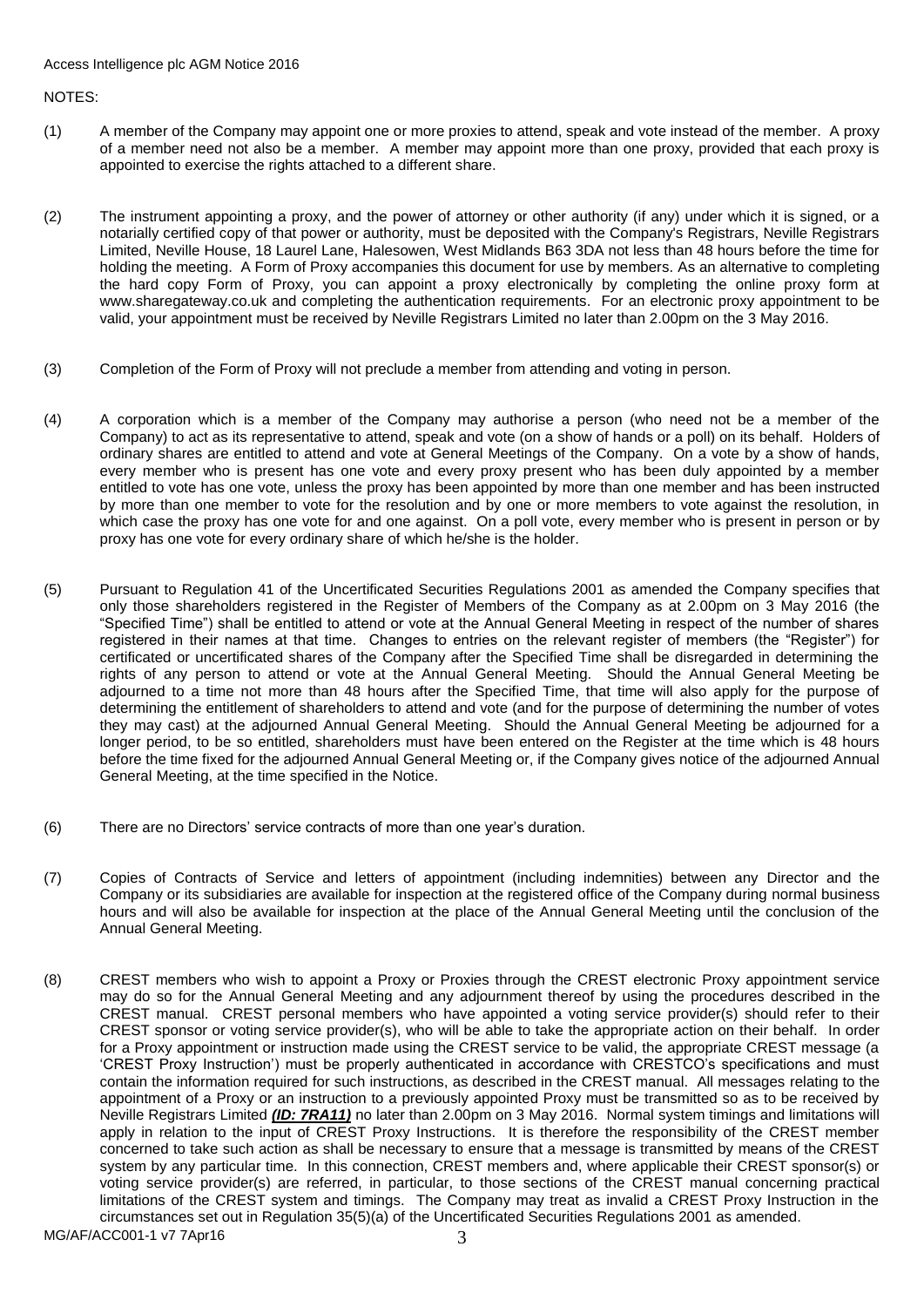- (9) As at **7 th April** 2016, being the last practicable date before the date of this Notice there were 315,935,118 ordinary shares in issue, each with equal voting rights. The total number of voting rights in the Company as at  $7<sup>th</sup>$  April 2016, being the last practicable date before the date of this Notice is 286,268,451. Held in treasury are 29,666,667 shares. Holders of ordinary shares are entitled to attend, speak and vote, either in person or by proxy, at General Meetings of the Company.
- (10) **For further details relating to voting or participation rights of shareholders including the information required by Section 311A of the Companies Act 2006, please refer to the Company's Articles of Association, copies of**  which together with a copy of this Notice, the Form of Proxy and the Annual Report and Accounts for the **period ending 30th November 2015 including the information required by Section 311A of the Companies Act 2006 can be found at and are available on our website at www.accessintelligence.com.**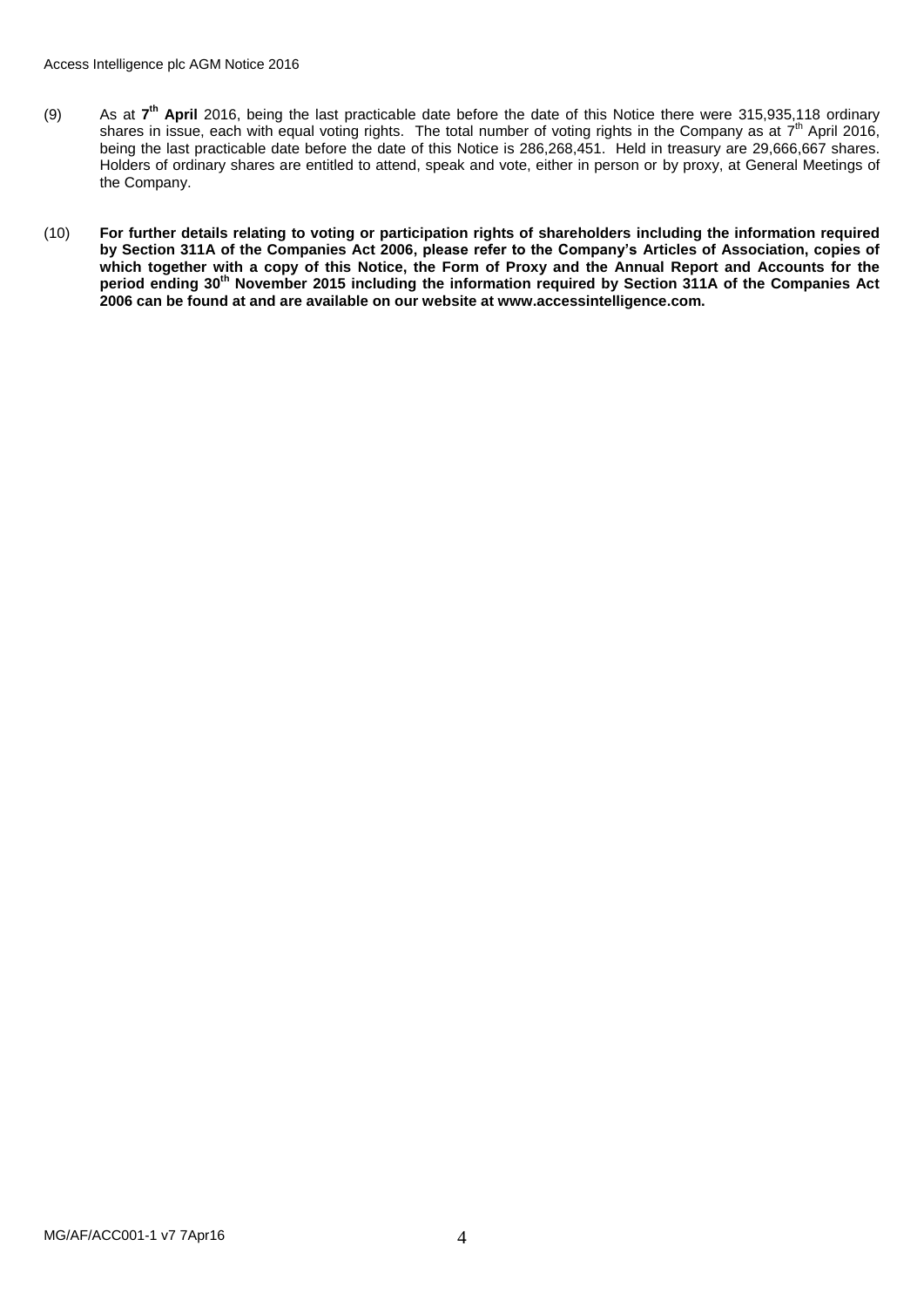### **ACCESS INTELLIGENCE PLC (the 'Company')**

### **EXPLANATORY NOTES TO THE NOTICE OF ANNUAL GENERAL MEETING**

## **THIS DOCUMENT IS IMPORTANT AND REQUIRES YOUR IMMEDIATE ATTENTION.**

**If you are in any doubt about the contents of this document or as to the action you should take, you should immediately consult your stockbroker, bank manager, solicitor, accountant or other independent financial adviser duly authorised under the Financial Services and Markets Act 2000 if you are in the UK or, if not, another appropriately authorised financial adviser, without delay. If you have sold or transferred all of your ordinary shares in Access Intelligence plc, you should pass this document and the accompanying Form of Proxy to the purchaser or transferee or to the stockbroker, bank or other agent through whom the sale or transfer was effected for onward transmission to the purchaser or transferee.**

To Ordinary Shareholders and Warrant Holders in the Company No: 04799195<br>Company and for information purposes to holders of Registered Office: Longbow House Company and for information purposes to holders of options over shares in the Company under employee 14 – 20 Chiswell Street and unapproved share option schemes. London

EC1Y 4TW

The notes on the following pages give an explanation of the resolutions.

Resolutions 1 to 6 (inclusive) are ordinary business and proposed as ordinary resolutions. To be passed, more than half of the votes cast must be in favour of the resolution. Resolutions 7 and 8 are proposed as special resolutions. This means that for each of those resolutions to be passed, at least three quarters of the votes cast must be in favour of the resolution.

#### **ORDINARY BUSINESS**

#### **Report and Accounts (Resolution 1)**

The directors of the Company must present the accounts to the meeting.

### **Election and Re-election of directors (Resolutions 2 and 3)**

At this meeting, Christopher Pilling having been co-opted as a director on the 24<sup>th</sup> August 2015 stands for election as a director. Joanna Arnold as the retiring director in accordance with the articles of the Company will retire and stand for re-election as a director. Henrik Bang and Jeremy Hamer retired as directors of the Company on the 1<sup>st</sup> October 2015. Having considered the performance of, and contribution made by, each of the directors standing for election or re-election, the Board remains satisfied that the performance of each of the relevant directors continues to be effective and to demonstrate commitment to the role and, as such, recommends their re-election.

#### **Reappointment and Remuneration of Auditors (Resolutions 4 and 5)**

Resolution 4 proposes the reappointment of Mazars LLP as auditors of the Company and Resolution 5 authorises the directors to set their remuneration.

#### **Directors' Ability to Allot Shares (Resolution 6)**

The purpose of Resolution 6 is to renew the directors' authority to allot shares.

The authority contained in sub-paragraph (a) will allow the directors to allot new shares in the Company or to grant rights to subscribe for or convert any security (including the convertible loan notes currently in issue) into shares in the Company up to a nominal value of £526,506 (105,301,200 ordinary shares*)*, which is equivalent to approximately 33 per cent of the total issued ordinary share capital of the Company as at  $7<sup>th</sup>$  April 2016 being the last practicable date before publication of this document.

The authority in sub-paragraph (b) will allow the directors to allot new shares or to grant rights to subscribe for or convert any security into shares in the Company only in connection with a preemptive rights issue up to a further aggregate nominal value of £526,506 (105,301,200 ordinary shares), which is approximately 33 per cent of the Company's issued share capital as at  $7<sup>th</sup>$  April 2016.

This latter authority is being sought in accordance with recent changes in corporate governance guidelines, Once this resolution is passed, the directors will have the authority in certain circumstances to allot new shares and other relevant securities up to a nominal amount of £1,053,012 representing a total amount equal to approximately two thirds of the Company's issued ordinary share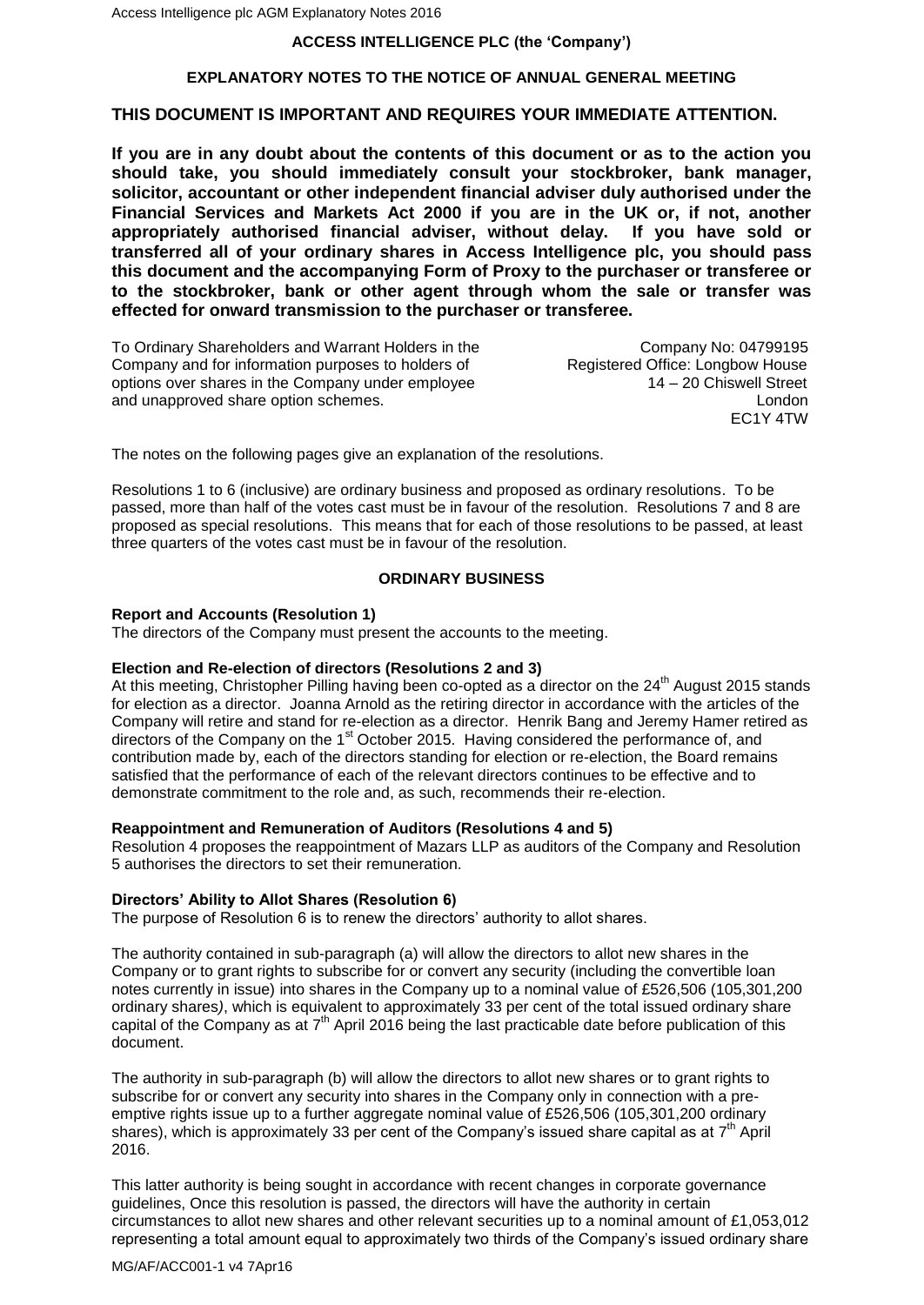Access Intelligence plc AGM Explanatory Notes 2016

capital as at 7<sup>th</sup> April 2016 being the last practicable date before the publication of this document. The directors consider it desirable to have the maximum flexibility permitted by corporate governance guidelines in order to respond to market developments and to enable allotments to take place. If the directors do exercise the additional authority, they intend to follow continuing best practice as reqards its use (including the directors standing for re-appointment in certain circumstances) as recommended by the Association of British Insurers ('ABI') and the National Association of Pension Funds ('NAPF'). The directors have no present intention of allotting, or agreeing to allot, any shares otherwise than in connection with the Company's employee share schemes, to the extent permitted or required by such schemes.

If the resolution is passed, the authority will expire on the earlier of the date falling 15 months after the date of the resolution and the end of next annual general meeting of the Company in 2017.

As at 7<sup>th</sup> April 2016, the Company held 29,666,667 ordinary shares in treasury, which represents approximately 9 per cent of the total ordinary share capital in issue at that date.

### **SPECIAL BUSINESS**

### **Disapplication of Pre-emption Rights (Resolution 7)**

If the directors wish to allot new shares or grant rights over shares or sell treasury shares for cash (other than pursuant to an employee share scheme) company law requires that these shares are first offered to existing shareholders in proportion to their existing holdings. There may be occasions, however, when the directors will need the flexibility to finance business opportunities by the issue of ordinary shares without a pre-emptive offer to existing shareholders. This cannot be done unless the shareholders have first waived their pre-emption rights.

Resolution 7 asks the shareholders to do this and, apart from rights issues or any other pre-emptive offer concerning equity securities, the authority will be limited to the issue of shares for cash up to a maximum number of 31,593,512 (which includes the sale on a non pre-emptive basis of any shares held in treasury), which is equivalent to approximately 10 per cent of the Company's issued ordinary share capital as at  $7<sup>th</sup>$  April 2016 being the last practicable date before publication of this document. Shareholders will note that this resolution also relates to treasury shares and will be proposed as a special resolution.

This resolution seeks a disapplication of the pre-emption rights on a rights issue so as to allow the directors to make exclusions or such other arrangements as may be appropriate to resolve legal or practical problems which, for example, might arise with overseas shareholders.

If the resolution is passed, the authority will expire on the earlier of the date falling 15 months after the date of the resolution and the end of the next annual general meeting of the Company in 2017.

#### **Authority to Purchase Own Shares (Resolution 8)**

In certain circumstances, it may be advantageous for the Company to purchase its own shares and Resolution 8 seeks the authority from shareholders to continue to do so. The directors will continue to exercise this power only when, in the light of market conditions prevailing at the time, they believe that the effect of such purchases will be to increase earnings per share and is in the best interest of the shareholders generally. Other investment opportunities, appropriate gearing levels and the overall position of the Company will be taken into account when exercising this authority.

Any shares purchased in this way will be cancelled and the number of shares in issue will be reduced accordingly, save that the Company may hold in treasury any of its own shares that it purchases pursuant to the Companies Act 2006 and the authority conferred by this resolution. This gives the Company the ability to re-issue treasury shares quickly and cost-effectively and provides the Company with greater flexibility in the management of its capital base. It also gives the Company the opportunity to satisfy employee share scheme awards with treasury shares. Once held in treasury, the Company is not entitled to exercise any rights, including the right to attend and vote at meetings in respect of the shares. Further, no dividend or other distribution of the Company's assets may be made to the Company in respect of the treasury shares.

The resolution specifies the maximum number of Ordinary Shares that may be acquired being 15,796,756 (approximately 5 per cent of the Company's issued ordinary share capital as at  $7^{\text{th}}$  April 2016 being the last practicable date before publication of this document) and the maximum and minimum prices at which they may be bought. This is in line with corporate governance guidelines.

Resolution 8 will be proposed as a special resolution to provide the Company with the necessary authority. If the resolution is passed, the authority will expire on the earlier of the date falling 15 months after the date of the resolution and the end of the next annual general meeting of the Company in 2017.